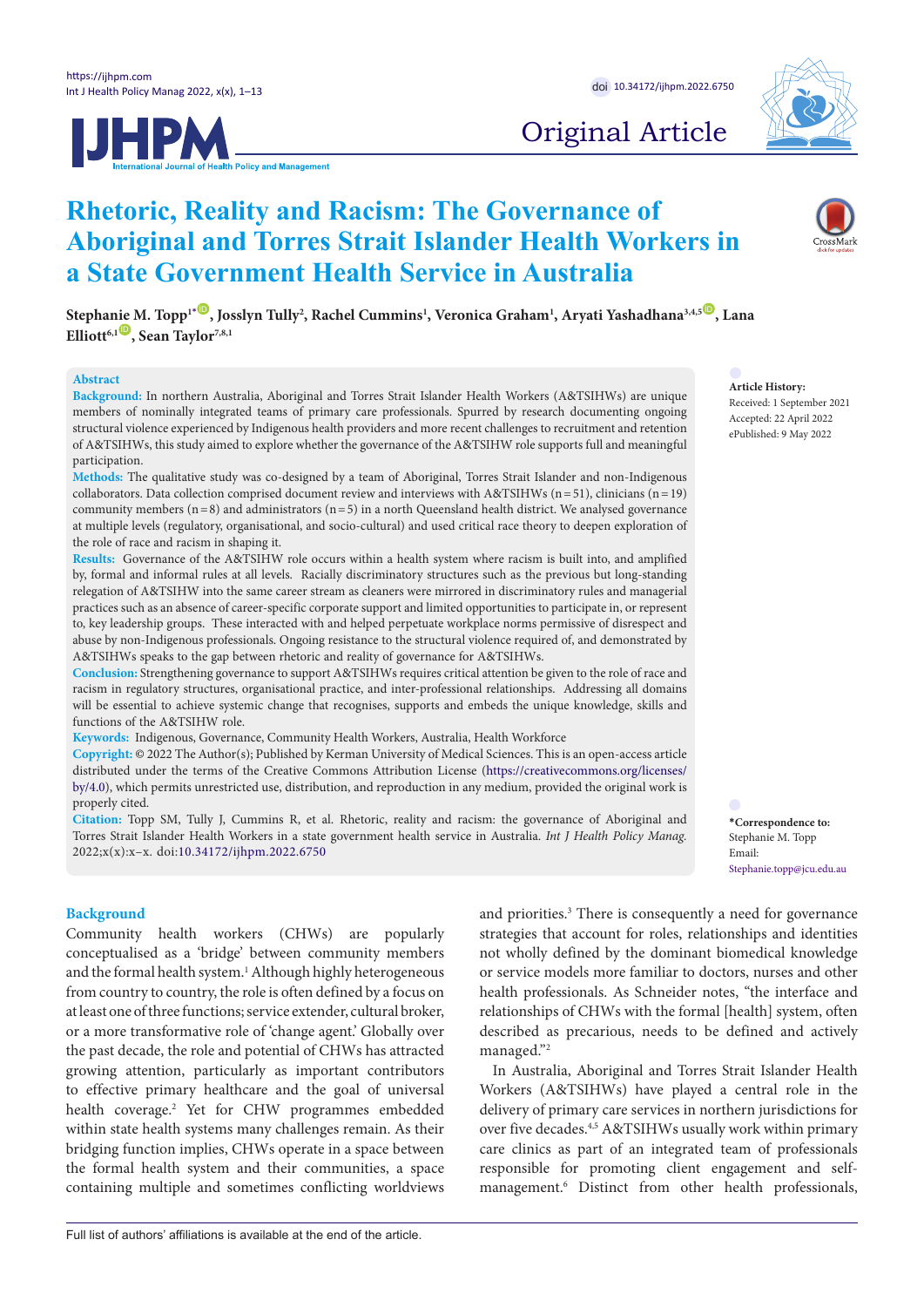# **Key Messages**

### **Implications for policy makers**

- Aboriginal and Torres Strait Islander Health Workers (A&TSIHWs) are unique members of the Queensland health workforce, with a distinctive set of skills and knowledge crucial to the delivery of culturally safe healthcare.
- The accelerated rate of retirement or passing of older A&TSIHW over the past decade means failure to act in the near term may result in irreversible loss of cultural and corporate wisdom carried by senior A&TSIHWs.
- But a continued gap between the rhetoric and the reality of supportive governance for A&TSIHWs is impacting the wellbeing and ability to retain members of this critical cadre in the public sector workforce.
- Transformation of the formal and informal rules that embed racial hierarchies within the state health system and that enable racist behaviours at all levels is urgently required.
- 2021 changes to the Hospital and Health Service (HHS) Act represent necessary but insufficient reforms.
- But true transformation requires non-Indigenous leaders and professionals at all levels to engage in critical self reflection regarding their role in co-creating a discriminatory work culture, and build their own understanding of, and respect for diverse medical and cultural knowledges.

#### **Implications for the public**

In northern Australia, Aboriginal and Torres Strait Islander Health Workers (A&TSIHWs) have played a central role in the delivery of primary healthcare for over five decades. However, numbers of A&TSIHWs have been declining in Queensland and elsewhere, so this study tried to understand where the challenges lie, at the policy, organisational, and facility/clinic level. We found racist rules, policies and work culture to be at the centre of weak governance for this group of professionals. At the policy level, A&TSIHWs receive less pay and fewer benefits than their professional counterparts. Within the health service organisations, A&TSIHWs are limited in opportunity to represent, up-skill or progress in their careers, and have little corporate support to elevate their professional needs. At the facility level, many non-Indigenous professionals do not understand or respect A&TSIHWs' contribution to the function of the health service. The study provides compelling evidence of the need to challenge and transform the racially defined rules and norms that govern A&TSIHWs if they are to be able to deliver on their role as intended.

however, the role of A&TSIHW can only be occupied by an Aboriginal and/or Torres Strait Islander person making it the only racialised health profession in the Australian health system. The role spans three major functions including: (*i*) clinical service delivery, (*ii*) health promotion, and, uniquely in the Australian health workforce, (*iii*) cultural brokerage.7 This latter function is grounded in A&TSIHWs' responsibility for helping Indigenous clients to navigate and mediate tensions within health services that have historically normalised racism and assimilation.7

Previous work has traced the historical beginnings of the A&TSIHW role as leprosarium workers in 1950s Northern Territory, to the medical assistants, health promotion officers and cultural brokers of subsequent decades.5,8,9 A&TSIHWs themselves have written about their role in healthcare as extending beyond clinical biomedical expertise, in ways that are often deeply political and indicative of a 'change agent' role.10,11 The political element of the role as understood by its practitioners stems in part from the experiences associated with a long history of racist policies enacted on Aboriginal and Torres Strait Islander peoples (including systematic segregation, restricted cultural practice and use of language and policies that produced the Stolen Generations<sup>12,13</sup>) which engendered widespread distrust of government and government-run health services among Aboriginal and Torres Strait Islander peoples.<sup>14,15</sup>

Large disparities in access and health outcome indicators between Aboriginal and Torres Strait Islander and non-Indigenous Australians – which continue to be measured but remain effectively unchanged<sup>16</sup> - speak to these historical and ongoing experiences of structural violence<sup>17</sup> and their impact on access to healthcare.14,18 Race is constructed through the perception of physical (eg, skin colour) and non-physical (eg, accents, behaviour) signifiers<sup>19</sup> that reinforce historically embedded stereotypes (eg, Franz Fanon's 'schemas'20); and *racism* is the expression of historical power relationships, ideology, and forms of discrimination (both structural and interpersonal).<sup>21</sup> Racism is often realised through whiteness, not as a pigmentation *per se*, but as a social construct that helps to materialise, reinforce and naturalise power through the identification with dominant cultural values.<sup>22</sup> A recurring theme in analyses by Aboriginal and Torres Strait Islander health practitioners-turned-scholars and other (notably critical race) scholars, is how Aboriginal and Torres Strait Islander patients and providers in Australia have had to continually operate within a health system structured for 'white possession'23 and shot through with more and less overt expressions of racism.24-27

### Policy and Health System Context

Australia's health system is jointly managed by federal, and state and territory governments. The Australian government develops national health policy, subsidizes primary care and pharmaceuticals directly through the national Medicare and Pharmaceutical Benefits Schemes, and provides funds to state and territory governments for hospital and health services (HHSs).28 State and territory governments fund and manage public hospitals and deliver community-based and preventive services, often in conjunction with local governments. In the state of Queensland, health services are delivered by 16 independent, board-governed statutory HHSs who recruit health professionals based on state government defined career structures and associated certified agreements. Nurses and midwives, doctors, and allied health professionals each have a named career stream (eg, 'Medical Officer' and 'Nursing and Midwifery'). However, until late 2019, A&TSIHWs were classified as part of a general 'Operational' career stream alongside a variety of (non-health professional) clerical and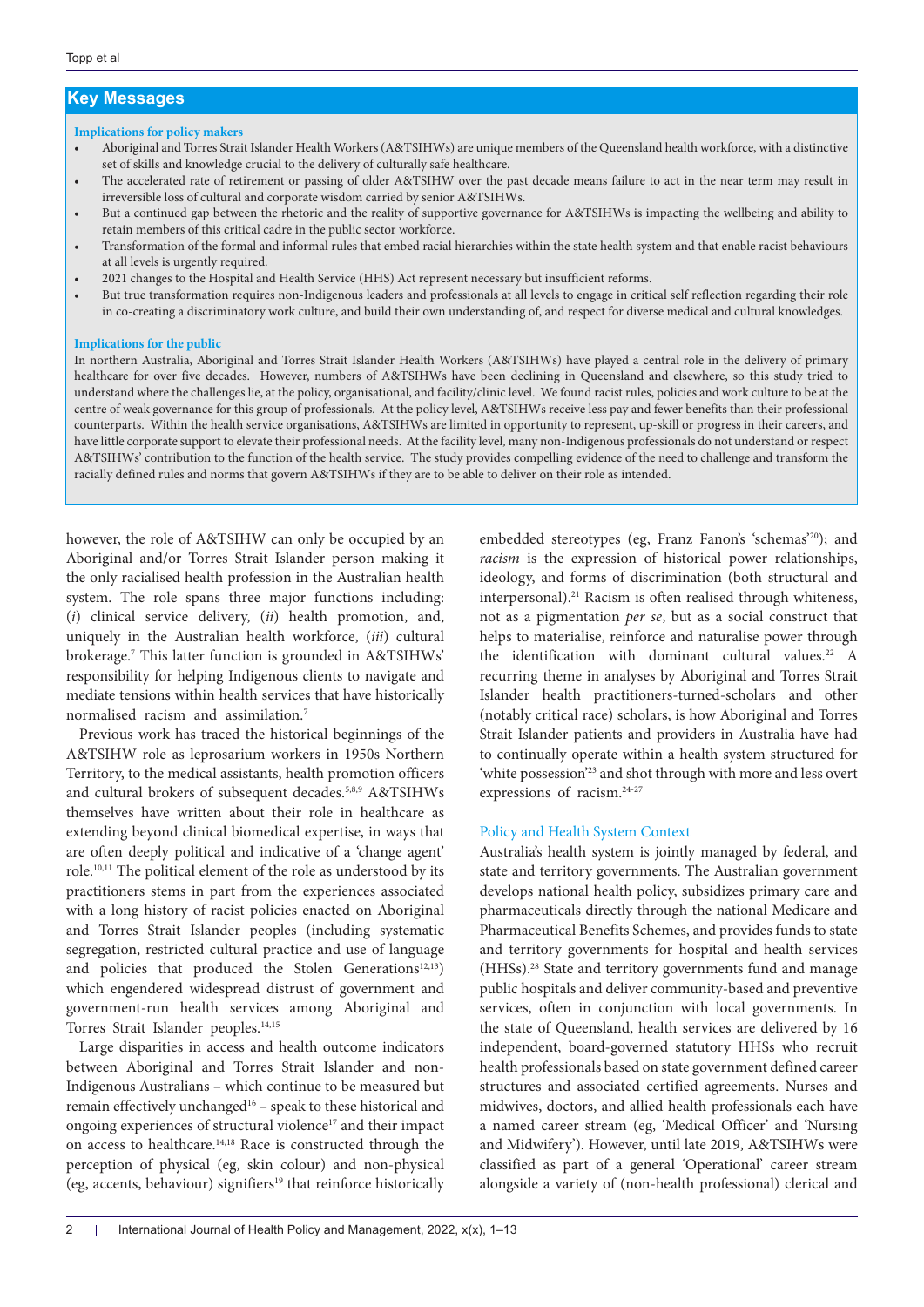## cleaner roles.

Although in recent years federal and state government policies started to set targets for increasing the proportion of Aboriginal and Torres Strait Islander health professionals,<sup>29-31</sup> recruitment and retention of A&TSIHWs, particularly in the north, has been a challenge. Research drawing on Australian Bureau of Statistics data suggests a modest increase in national numbers of centrally-documented A&TSIHWs during the past decade,<sup>32</sup> but figures indicate a downward trend since a peak in the early 2000s.33 According to one recent estimate, numbers of A&TSIHWs were set to decline from 1600 nationally in 2019 to 1300 by 2024.33 A 2019 governmentcommissioned review of the A&TSIHW career structure in the state of Queensland observed that, despite a framework acknowledging the central place of this role to the delivery of culturally safe, accessible and responsive healthcare, *"there is evidence … to suggest that full participation is not being achieved."*<sup>34</sup>

The aim of the current study was to investigate from the perspective of those working as A&TSIHWs in the context described above, whether and how the governance of A&TSIHWs in Queensland's public health system supports full and meaningful participation. We understood full and meaningful participation to mean A&TSIHWs being able to perform all facets of their role as intended, with the support and respect of colleagues, supervisors and the broader system.

# **Methods**

## Theoretical Positioning

The ontological positioning of the project was anchored in the principles of critical realism, which aim to produce transformative change through identifying and explaining the interactions between context, and mechanisms that lead to specific outcomes in specific places.35 We then drew on theories of governance, specifically Schneider, which explains how health workforce governance is "*a distributed function, negotiated across levels of the health system and as encompassing analytic, managerial, technical and political roles and capacities*."2 Given the social and political context already described, a key reason for adopting a governance lens was to enable exploration of the way such 'negotiated and deliberative processes' across multiple interfaces (eg, between policy-makers, district and facility managers, health workers and communities) give expression or otherwise to longstanding patterns of institutional racism. Schneider among others,<sup>36</sup> emphasizes that the 'rules' - both formal and informal – are '*expressed in relationships amongst these actors*.'2 We thus understood governance of A&TSIHWs as more than the technical design of professional roles or formal mechanisms of oversight – although these are part of it – but also the vertical and horizontal relationships of A&TSIHW and the 'strategic and tactical ability' of actors within those relationships to steer implementation in certain directions. Given the A&TSIHW role is the only identified (racialised) health professional role in the Queensland health workforce, we drew on critical race theory to deepen analysis, by exploring the role of race and racism in the production and

reproduction of these formal and informal rules, and their influence on crucial relationships that steer the A&TSIHW role and its provision of culturally safe care.

# Study Setting

The northern-most service district in Queensland is the Torres and Cape HHS, responsible for 27 000 people, of whom approximately 64% identify as Aboriginal and/or Torres Strait Islander.37 Torres and Cape HHS is responsible for four secondary-level hospitals and 32 primary care centres across 130 000 square kilometers<sup>37</sup> (an area the size of England). Torres and Cape HHS also has the highest number of A&TSIHWs of any local health district in Australia, with 196 occupied A&TSIHW positions comprising 131 (67%) permanent, 35 (17%) temporary and 30 (15%) casual roles at the time of data collection.<sup>38</sup> At that time, 38 (19%) of the total A&TSIHW positions and 25 (20%) of the permanent A&TSIHW positions in the region were not occupied.

The current Torres and Cape HHS comprises two formerly separate regions that were merged in 2014 as part of statewide push for administrative efficiency. That merge followed an earlier set of radical government-wide austerity measures in 2012, that forced the state health system to cut \$326M (equivalent to 4142 jobs) from the budget.<sup>39</sup> Responsibility for the largest share of budget cuts was passed on to HHSs. In the then separate Cape York HHS, the budget cuts resulted in many entry-level A&TSIHW roles being disestablished. In Torres Strait and Northern Peninsula HHS, a unique service model<sup>40</sup> based on the principles of primary healthcare where A&TSIHWs positioned as clinic managers or higher had substantial influence, the cuts were viewed by some as an opportunity to 'clean house'; redundancy packages were targeted at senior A&TSIHWs, whose positions were subsequently disestablished. From a high of 300 A&TSIHW positions in the combined Torres Strait and Cape York regions in 2012, the merged HHS now has just under 200.<sup>38</sup>

# Study Design

Consideration for Indigenist research principles including the centring of Aboriginal and Torres Strait Islander peoples' voices, experiences and interests, and a foregrounding of resistance and political integrity $41$  were at the heart of this project.

Recognising the marginalisation of A&TSIHW's voices in both peer reviewed and grey literature to date, $24$  this work was deliberately created and conducted with A&TSIHWs at the centre, including being co-designed and undertaken by a team that included Aboriginal (JT, RC) and Torres Strait Islander (ST) collaborators, all of whom were current or past A&TSIHWs, and four non-Indigenous researchers (SMT, VG, LE, AY).

The project was a collaboration between researchers from James Cook University and the Aboriginal and Torres Strait Islander Health directorate of the Torres and Cape HHS. Aboriginal and Torres Strait Islander collaborators employed by the HHS were not involved in data collection, but provided intellectual and cultural leadership in study design, as well as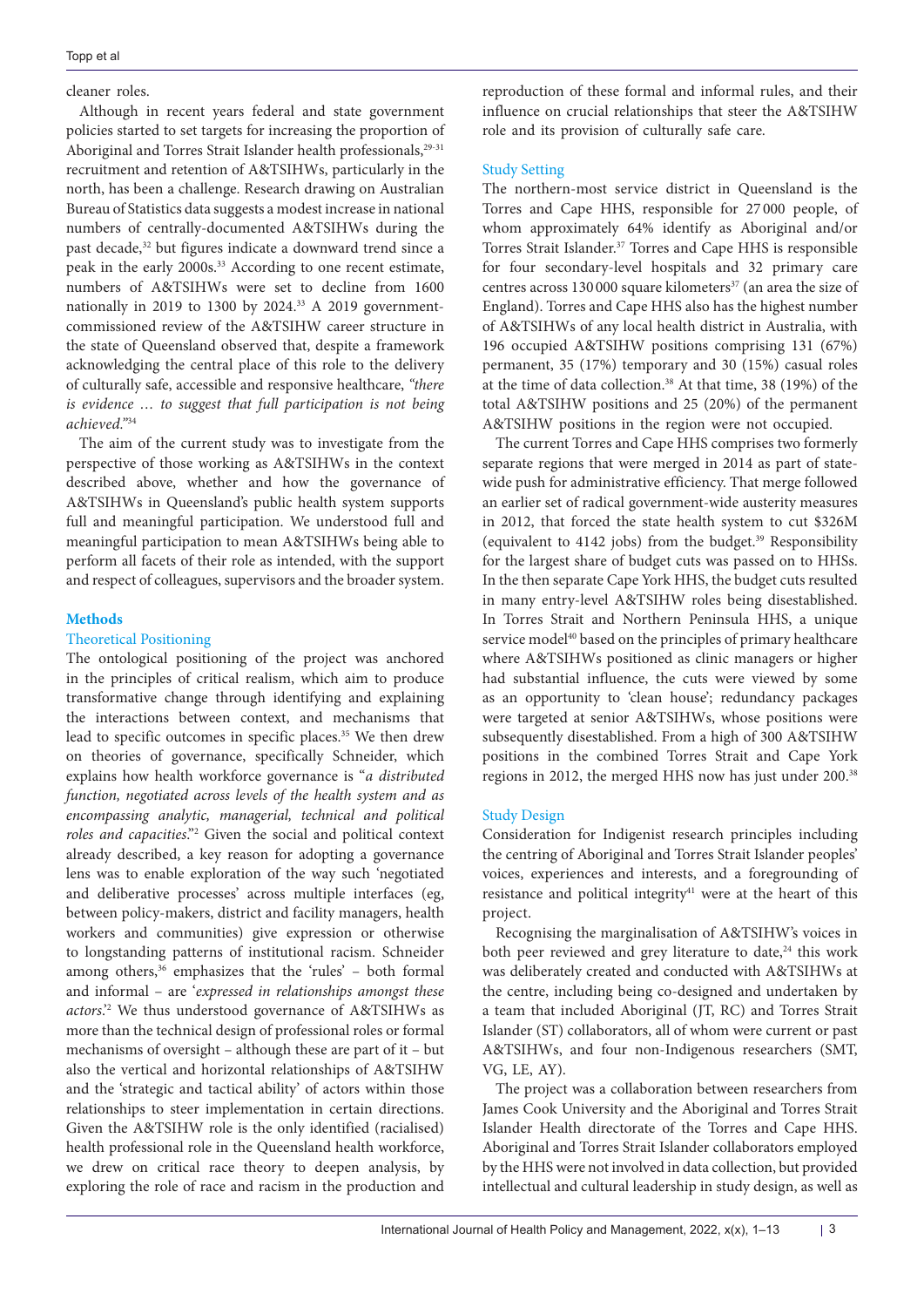advising on history, local context and culturally safe research strategies.

The study was conducted across four major phases: (*i*) inperson consultation regarding research focus, design and methods with prospective A&TSIHWs participants in all prospective study sites, (*ii*) formal ethical approvals sought followed by in-person interviews and policy review, (*iii*) preliminary investigator analysis and sharing and member checking of interpretation with A&TSIHW study participants, and (*iv*) finalisation and reporting back of findings to all A&TSIHW in the region, and other Torres and Cape HHS and external stakeholders.

# Sampling

Interviews were conducted with A&TSIHWs (n=51), nurses and doctors ( $n=19$ ) community members ( $n=8$ ) from towns linked to primary health clinics and hospitals in the Torres and Cape HHS catchment; as well as 5 key informants and administrators from the state government.

Purposive sampling based on pre-study consultation visits was used to recruit A&TSIHWs and non-Indigenous clinical professionals working in the study clinic sites. Community members and all A&TSIHWs in participating sites were consulted during pre-study visits to each site, which informed data collection approaches including formulation of recruitment and dissemination processes. Participants were informed of the interview visit dates in advance and could choose to participate or not. Following guidance on culturally safe research, the recruitment of community members was reliant on direct referral by local A&TSIHW. Recruitment of key informants was purposive based on expertise or experiences and interviews were conducted by one Aboriginal (RC) and two non-Indigenous team members (SMT, VG). RC, JT and ST provided cultural advice and guidance throughout. Interviews explored A&TSIHWs' motivations for working in the role; and perceptions and experiences of the support provided by formal and informal relationships in the regulatory, organisational and sociocultural domain. Interviews with non-Indigenous clinicians explored their understanding of the value and purpose of A&TSIHW, and perceptions regarding barriers and enablers to their effective integration and performance in primary healthcare teams. Community member interviews explored their understanding of the value and purpose of the A&TSIHW role and perceptions of its stewardship in the context of current community health needs. Key stakeholder interviews asked similar questions and often included an additional focus on the impact of historical and recent policy and organisational reforms on the A&TSIHW role. All interviews were conducted in English, recorded (with the exception of four interviews where extensive notes were taken), and transcribed verbatim and uploaded into NVivo V.12 (QSR International, 2015).

### Analysis

Analysis was conducted with and guided by a concern for centring A&TSIHWs' voices and the principles of resistance and political integrity.<sup>41</sup> While the research question queried A&TSIHWs' 'lack of full participation' for example, our analytical focus was honed by the significance A&TSIHWs' status as the only 'identified' (racialised) role operating in predominantly non-Indigenous professional setting; the need to understand how structural and relational violence might be inhibiting their participation; as well as how A&TSIHWs themselves were enacting resistance in the face of such experiences.

An iterative approach to data analysis emphasised collaboration with A&TSIHWs over three stages including (*i*) initial pre-study consultation and permissions sought from local councils or community groups, (*ii*) careful review of interview transcripts and provision of corrections or additions where study participants so chose and (*iii*) opportunities for feedback and critique of preliminary analyses. Early rounds of analysis were grounded and inductive with themes identified over several rounds, summarised and presented to A&TSIHWs in person or via video conference and interpretations refined based on feedback. Themes were later examined for fit against Aboriginal and Torres Strait Islander<sup>42,43</sup> and institutional governance2,36,44,45 frameworks and with reference to key concepts – namely 'white possession' – drawn from critical race scholarship.<sup>23</sup> Both preliminary and latter analyses were subject to interrogation by individuals active in the A&TSIHW role.

## **Results**

Findings are presented according to inductive themes, organised within three levels of governance: the regulatory level encompassing state-wide policies and structures that influence the A&TSIHW career; the organisational level, encompassing managerial rules and norms that influence A&TSIHWs function within the districts (HHSs) who employ them; and the socio-cultural level, which focuses on the rules and norms of facility work culture and relationships. These levels were used as an organising heuristic recognising that, in reality, health system are complex social systems in which each level or domain of governance is tightly linked to all others. Quotes are attributed to individuals by professiontype (A&TSIHW, Nurse, Medical Officer) and a sequential ID.

## **Regulatory**

## *Career Stream and Certified Agreements*

At the time of data collection A&TSIHWs were still classified as part of a general 'Operational' professional stream alongside clerical and non-health professionals including cleaners. Almost all A&TSIHW participants described this professional classification in a steam of employees many of whom did not require professional or cultural competencies and with far less complex responsibilities as making them feel 'overlooked,' 'sidelined,' and 'undervalued.'

*"We're operational stream and we're not cleaners, you know, I disagree with that so badly. I just want to change streams"* [A&TSIHW, #3].

Negotiation of a new Certified Agreement in 2019 created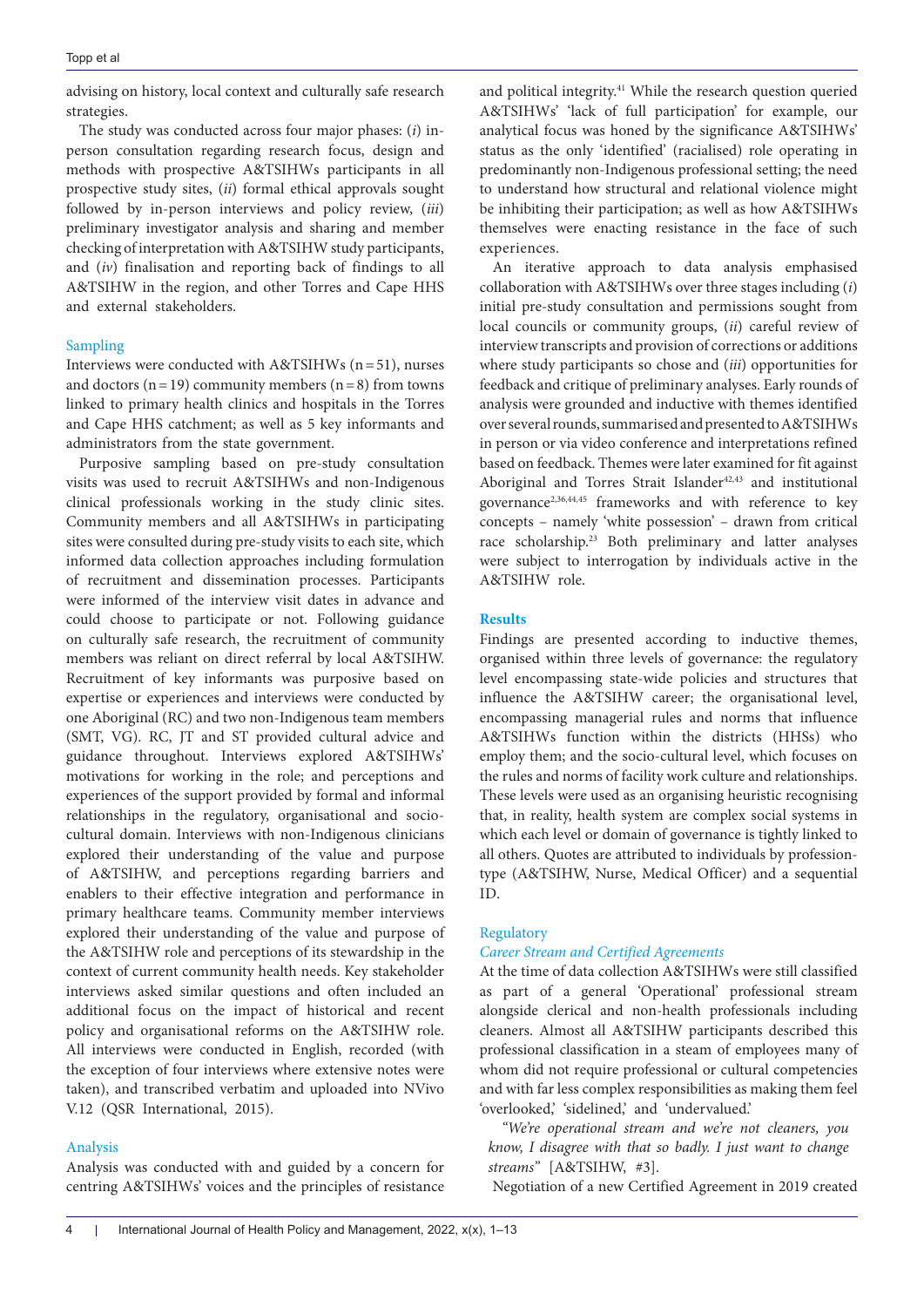a temporary 'Health Worker' career stream and was noted as belated but important progress. Yet even under this new agreement, AT&SIHWs lack access to a wide range of benefits ns standard for other professionals, including remote housing and more generous professional development. [Table](#page-5-0) compares the guaranteed benefits linked to A&TSIHW roles (under the "new" 2019 certified agreement) compared to nurses and midwives, and medical officers. Of particular concern to study participants was the disparity in provision of Housing Benefits for remote area service. In remote Aboriginal and Torres Strait Islander communities in Queensland, housing is government owned (used for service personnel) or community-controlled. This means that there may be no rental properties, or, where rental properties are available they are expensive (eg, 3 bedroom homes average AUD-650 per week). Certified Agreements for all other health professionals make provision for government housing (or rental subsidy) as a standard part of any remote area contract. For A&TSIHWs however, such entitlements are at the discretion of the employing HHS and rental subsidy provisions substantially less.

The exclusion of housing benefits from A&TSIHW contracts is based on the assumption that A&TSIHWs only work in their community of birth, and relatedly, that they have automatic access to community-controlled accommodation. However, community-controlled housing is limited and overcrowded. Several participants were currently, or had previously been, on a waiting list for housing for several years, living in crowded family houses or 'couch surfing' while carrying out their professional role. These circumstances made it difficult to rest, recuperate or – where necessary – study. Many described their frustration with the loss of dignity and productivity that accompanied these circumstances.

*"So originally, when I first came up here, I was staying with family members, which is a stress. But then I was staying – renting accommodation at the Aged Care Hostel, which is also a stress"* [A&TSIHW, #6].

*"You're stuck on the island and […] you had to stay with your parents and there's brothers and sisters and you're trying to organise yourself with the centre and the – you don't ever have rest"* [A&TSIHW, #60].

*"That young fella [A&TSIHW trainee], he lived in two different houses. One was [a party house]. How is he going to sleep at night when everyone's partying all night? […] We tried to find somewhere else for him. Queensland Health wouldn't pay for anywhere"* [A&TSIHW, #4].

Both A&TSIHWs and non-Indigenous participants reported lack of housing as impeding regional workforce mobility among A&TSIHWs, a critical feature of both individual and region-wide capacity development. Ability to recruit senior and experienced A&TSIHWs who could provide essential mentorship for junior recruits was an essential feature of maintaining the workforce.

*"I know the old rationale for that is, we like to recruit [A*&*TSIHWs] out of the community. You probably heard it a hundred times. And that's all good, if it works. But what if you can't get the Health Workers out of the communities?*  *[…] You need the experienced Health Workers to nurture the early ones, the learning ones. And you want good experienced Health Workers to do that"* [Medical Officer, #52].

Mobility was also described by A&TSIHWs as important for their own technical and professional skills, which evolved through experience of working in different teams and settings. Shifting location was additionally noted as one of the few mechanisms available to help A&TSIHWs 'decompress' from the mental health impacts of serving their close relatives and friends, which accumulated when based in their own communities.

Several participants described having not applied to, or turned down offers of a role in communities where they would have had to rely on extended family members or friends for a bed. Lack of housing was described as damaging recruitment and retention of A&TSIHW, and inhibiting the best mix of hyper-local and more regionally-experience staff.

*"We had advertised a lot of positions. But again, a lot of people do apply, but when they ask us is there accommodation attached to it and we said: "no" they refuse. Because we haven't been filing the positions, then what happens? They [the roles] get taken away"* [A&TSIHW, #47].

## *Qualifications and Career Progression*

Debates and decisions regarding the A&TSIHWs' minimum qualifications and professional development have a complicated and ongoing history in both state- and federal jurisdictions in Australia.<sup>46-49</sup> Of relevance to participants at the time of study was the 2012 introduction of a nationally recognised role Aboriginal and Torres Strait Islander Health *Practitioner* (A&TSIHP) with formal registration through the Australia Health Practitioner Regulation Agency (Ahpra). The key distinction between the A&TSIHW and A&TSIHP role which enables 'registration' lies with the degree of responsibility for medications handling, linked to a different minimum qualification.<sup>50</sup>

When introduced in 2012, Ahpra registration for A&TISIHW/P was seen as a first step to harmonising qualifications and expectations across Australia's various state and territory jurisdictions with potential for improving A&TSIHW mobility. In 2012, some Australian states and territories already had 'practitioner' roles in their career structure. Others, including Queensland, however did not, and for 3 years from July 1, 2012 A&TSIHWs employed in Queensland could apply to have their qualifications and experience considered and counted as adequate for registration as a A&TSIHP in a 'grandfathering' arrangement.51 Many study participants had taken advantage of this arrangement, registering as A&TSIHP with Ahpra, anticipating the introduction of that role in Queensland; additionally, Torres and Cape HHS and the regional Primary Healthcare Network allocated funds to support A&TSIHWs who wanted to complete the new minimum qualification.<sup>50</sup> Yet, nearly a decade on in 2021, the Queensland Health Career Structure that defines A&TSIHW employment, had not been updated to include the new A&TSIHP role. Disappointment regarding postponement of these oft-promised reforms, and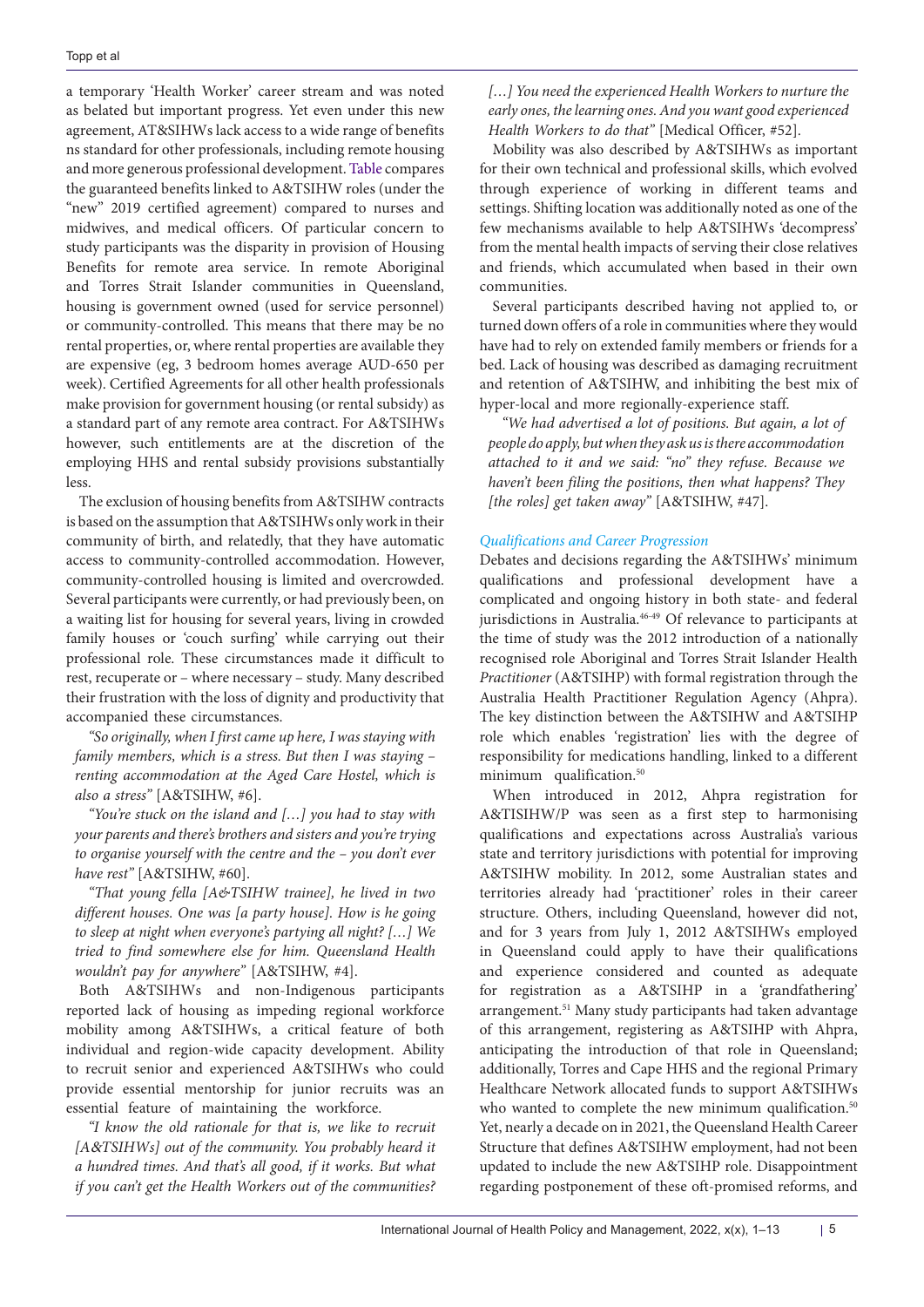**Table.** Comparison of Award Conditions for Different Professionals Employed by Queensland Health

<span id="page-5-0"></span>

| Award                          | Aboriginal and/or Torres Strait Islander Health Worker <sup>a</sup>                                                                                                              | RN, RM and CNC <sup>b</sup>                                                                                                                                                                                                                                                                                   | RMOs and SMOs <sup>c</sup>                                                                                                                                                                                             |
|--------------------------------|----------------------------------------------------------------------------------------------------------------------------------------------------------------------------------|---------------------------------------------------------------------------------------------------------------------------------------------------------------------------------------------------------------------------------------------------------------------------------------------------------------|------------------------------------------------------------------------------------------------------------------------------------------------------------------------------------------------------------------------|
| Base salary                    | Range:<br>$\bullet$ Health worker stream level 1.1 from 01/10/2019: \$40 000 p/a.<br>• Operational stream level 9.3 from $01/10/2018$ : \$114 000 p/a.                           | RN/RM Range:<br>• Level 5.1 from 01/04/2018: \$65 899 p/a.<br>• Level 5.7 from 01/04/2018: \$88 474 p/a.<br><b>CNC Range:</b><br>• Level 7.1 from 01/04/2018: \$110 499 p/a.<br>• Level 7.4 from 01/09/2018: \$119 964 p/a.                                                                                   | Range:<br>• Level 1 from 01/07/2018: \$75 137 p/a.<br>• Level 29 from 01/09/2018: \$244 198 p/a.                                                                                                                       |
| Overtime and TOIL              | • Not eligible for overtime.<br>• TOIL up to a maximum of 10 days in any one year.<br>• TOIL entitlements lapse if not used within 6 months.                                     | Overtime provisions:<br>$\bullet$<br>• Monday-Friday: 1.5x first 3 h; 2x thereafter.<br>Saturday: 1.5 first 3 h; 2x thereafter (min. 2 h).<br>$\bullet$ Sunday: 2x time (min. 2 h).<br>♦ Employees accrued day off: 1.5 first 3 h; 2x thereafter (min. 2 h).<br>Provisions for TOIL per A&TSIHW.<br>$\bullet$ | • RMOs and SMOs access the same overtime provisions as RN,<br>RM and CNC employees.                                                                                                                                    |
| Remote<br>accommodation        | • May access QH accommodation if eligible, subject to permissions<br>from health service executive.<br>• Where accommodation not provided, "Special Allowance" \$38.66/<br>week. | • Up to 17 months rent-free QH accommodation.<br>• Or weekly allowance of \$82.50 pw for up to 17 months if QH<br>accommodation is unavailable.<br>• Health service chief executive (or delegate) has discretion to<br>extend accommodation assistance.                                                       | • RMOs and SMOs access the same accommodation assistance<br>provisions as RN, RM and CNC employees.                                                                                                                    |
| Rural and remote<br>allowances | • Not eligible for this allowance.                                                                                                                                               | • Remote area nursing incentive package benefits per categories<br>below, plus all relocation expenses.<br>• If providing short-term relief to rural & remote facilities,<br>accommodation plus meals (or allowances) provided for up to 4<br>weeks.                                                          | • RMOs and SMOs entitled to "Inaccessibility Allowance" of<br>between \$34 500-\$48 300 p/a.<br>• SMOs entitled to "Regional and Rural Attraction Allowance"<br>increasing base salary 5%-15% depending on remoteness. |
| Travel benefits                | • Eligible for TOIL of travel.                                                                                                                                                   | Employees (and spouse and dependents) living in designated<br>remote areas get 2x return airfares p/a.<br>• Cash equivalent (if not travelling by air) and mileage allowances (if<br>located remotely) are available.                                                                                         | There are no specific provisions but the "Inaccessibility<br>Allowance" (see above) under the Agreement intended to<br>support travel for recreation in addition to other personal<br>and family costs.                |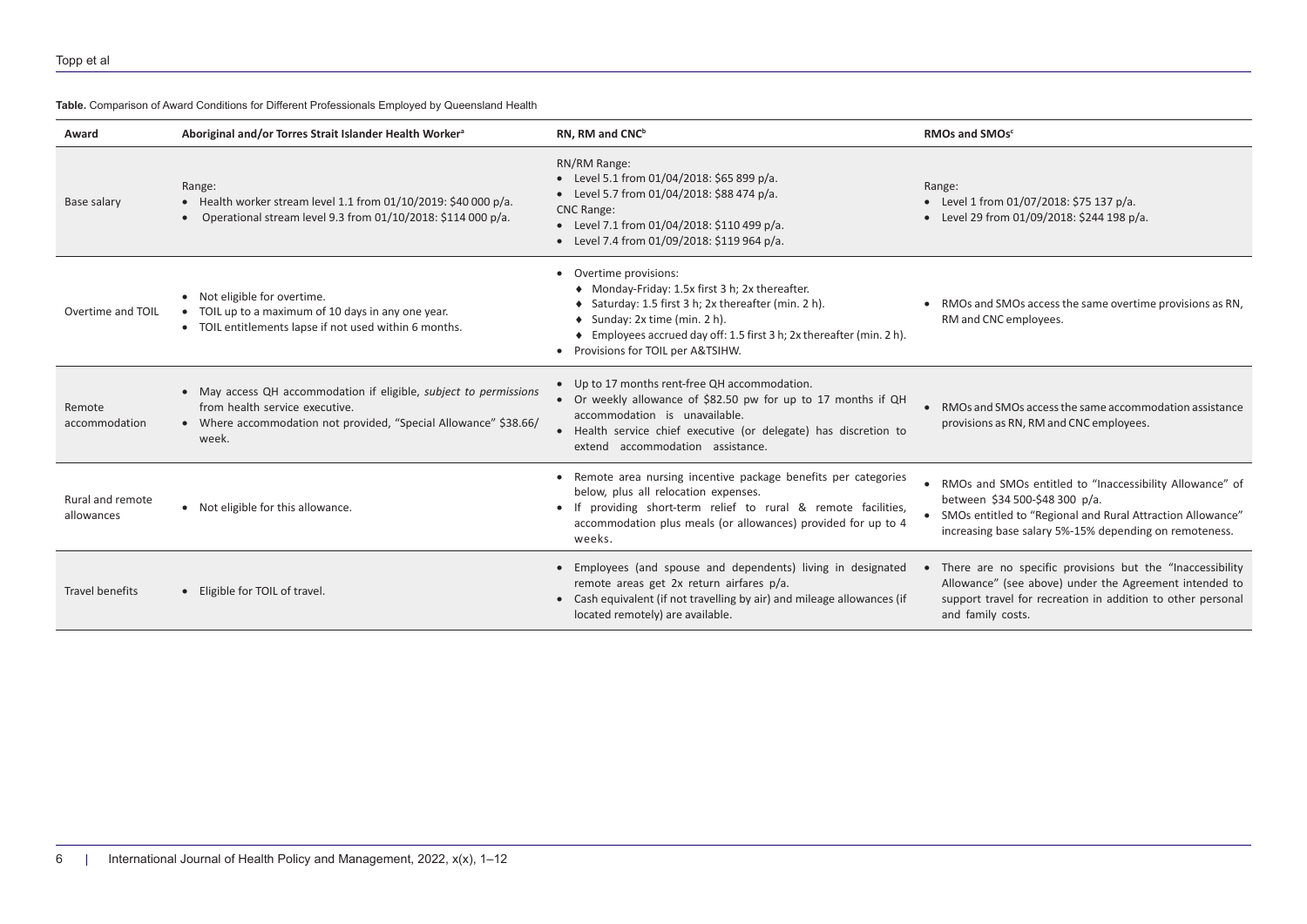#### Topp et al

| Table, Continued              |                                                                                                                                                                                                                                                                                                                                                                                                                                              |                                                                                                                                                                                                                                                            |                                                                                                                                                                                                                                                                                                                                                                                                                                                                                                                                   |  |
|-------------------------------|----------------------------------------------------------------------------------------------------------------------------------------------------------------------------------------------------------------------------------------------------------------------------------------------------------------------------------------------------------------------------------------------------------------------------------------------|------------------------------------------------------------------------------------------------------------------------------------------------------------------------------------------------------------------------------------------------------------|-----------------------------------------------------------------------------------------------------------------------------------------------------------------------------------------------------------------------------------------------------------------------------------------------------------------------------------------------------------------------------------------------------------------------------------------------------------------------------------------------------------------------------------|--|
| Award                         | Aboriginal and/or Torres Strait Islander Health Worker <sup>a</sup>                                                                                                                                                                                                                                                                                                                                                                          | RN, RM and CNC <sup>b</sup>                                                                                                                                                                                                                                | RMOs and SMOs <sup>c</sup>                                                                                                                                                                                                                                                                                                                                                                                                                                                                                                        |  |
| <b>PD</b>                     | Permanent, or temporary with more than 12 months continuous<br>service A&TSIHW and A&TSIHP are entitled to interim PD allowance,<br>pro rata, based on qualification and categories of HHS facilities.<br>Allowance ranges from \$1043 - \$2320 p/a.<br>• Eligible staff granted paid leave, pro rata for part time, of 2 days p/a<br>(level 005 or above, or A&TSIHP) or 3 days p/a. (A&TSIHW up to Lv.<br>004) for approved PD activities. | PD allowance of b/w \$1809-\$3016 p/a (From 2016).<br>Employees working in designated remote areas entitled to a<br>minimum of 2 weeks PD leave p/a plus travel as required and<br>enrolment and conference costs for approved courses and<br>conferences. | RMOs are entitled to<br>• 1.6 weeks PD leave $p/a$ , plus additional 0.6 weeks $p/a$ , for<br>remote and rural posting, accumulated for up to 5 years.<br>• PD allowance of $$222 p/a$ (From 2018).<br>RMOs in vocational training program entitled to "Vocational<br>Training Subsidy" \$3670 p/a., paid fortnightly.<br>"Examination leave" separate from other entitlements.<br><b>SMO<sub>s</sub></b><br>• SMOs accrue 3.6 weeks of PD Leave p/a. for max. 10 years.<br>• Annual PD allowance, paid fortnightly, of \$20 500. |  |
| <b>Bonuses</b>                | From September 1, 2019 an Aboriginal and Torres Strait Islander<br>Health Workers special allowance paid fortnightly: \$89.42, with<br>2.5% p/a increase.                                                                                                                                                                                                                                                                                    | Annual isolation allowance based on length remote service:<br>• After 1 year: $$3500$ .<br>• After 2 years: $$10 500$ .<br>• Each year after 3 years: \$7000.                                                                                              | Nil provisions.                                                                                                                                                                                                                                                                                                                                                                                                                                                                                                                   |  |
| Other substantive<br>benefits | Nil provisions.                                                                                                                                                                                                                                                                                                                                                                                                                              | On-call loadings as follows:<br>• \$46.97 per on-call period (weekends, public holidays days off).<br>\$25.67 per on-call period (Monday-Friday).                                                                                                          | • On call allowance.<br>• "Clinical Support Time": protected time during ordinary<br>hours for duties not directly related to patient care (incl.<br>teaching, research, clinical governance, admin and other).                                                                                                                                                                                                                                                                                                                   |  |

Abbreviations: P/A, per annum; QH, Queensland Health; b/w, between; RN, registered nurse; RM, registered midwife; CNC, clinical nurse consultant; RMOs, resident medical officers; SMOs, senior medical officers; TOIL, time o A&TSIHW, Aboriginal and Torres Strait Islander Health Worker; PD, Professional development; A&TSIHP, Aboriginal and Torres Strait Islander Health Practitioner.

<sup>a</sup> Aboriginal and Torres Strait Islander Health Workforce (Queensland Health) Certified Agreement (No. 1) 2019.

**b Nurses and Midwives (QH and Department of Education) Certified Agreement (EB10) 2018.** 

c Medical Officers' (QH) Certified Agreement (No.5) 2018.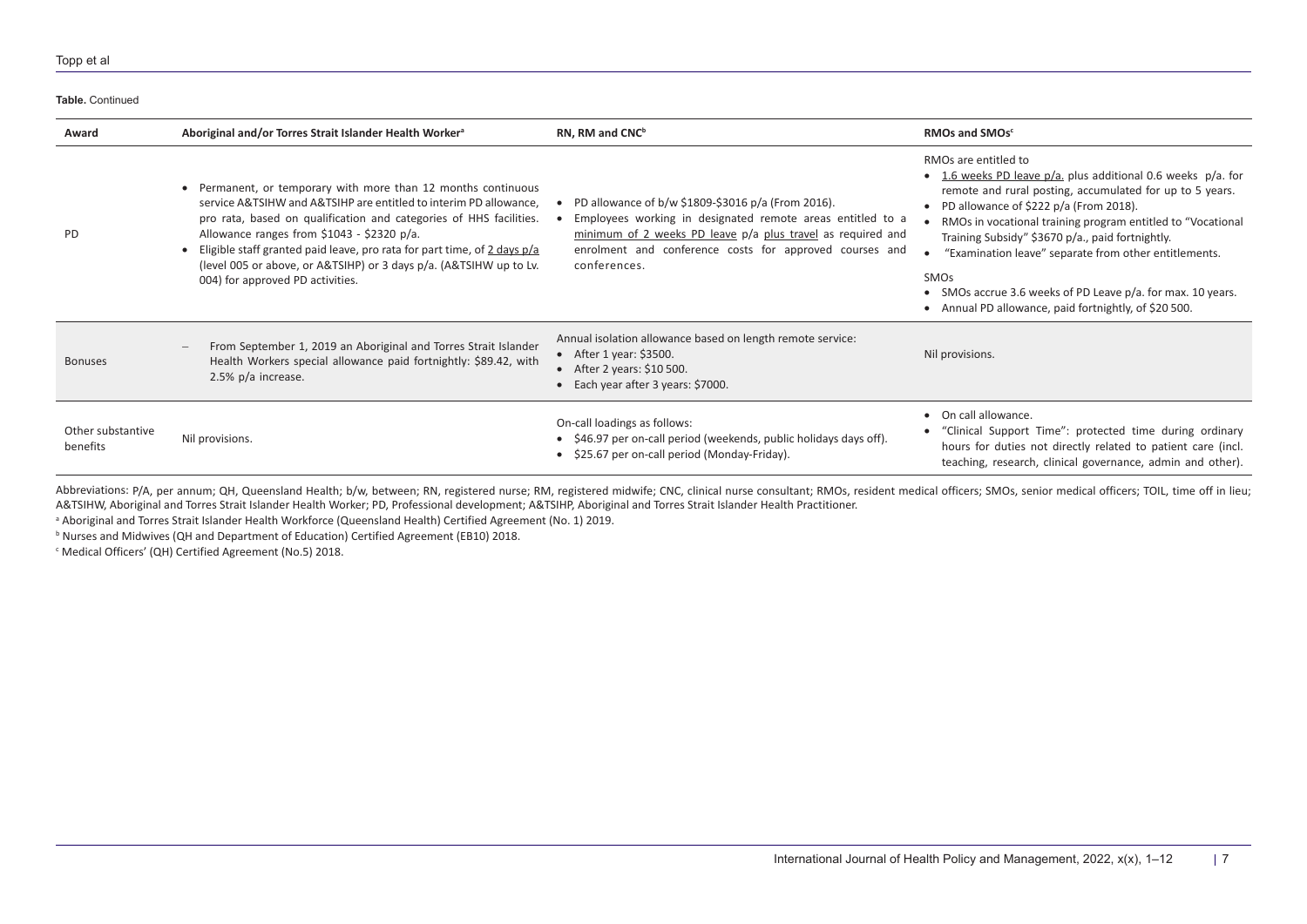disillusionment at having spent time, energy and money on qualifications and annual Ahpra registration fees, without resultant opportunity to utilise those skills was evident in many participants' responses.

*"She's […] done her [minimum qualification], she'll be a health practitioner technically. But she's got to wait for a job to come up, because there's no jobs here offered in [this clinic] at this point in time [at that level]. Just because you've gone and done the study, doesn't mean they're going to give you a pay rise. It means you have to sit in a position and wait"*  [A&TSIHW, #57].

## Organisational

## *Corporate Support and Participatory Governance*

Shifts in the administrative boundaries of HHSs, changes to governance structures that removed middle-managers and budget cuts throughout the 2010s all impacted on recognition and support of A&TSIHWs. Successive budget cuts in 2012 and 2014, for example, were linked to a growing number of "ghost positions," meaning A&TSIHW positions that existed on paper but were not funded. As one nurse manager noted.

*"We lost a huge amount of [A*&*TSIHW] positions with the Newman government, and that was detrimental, and certainly I've seen some "sly disestablishment" of A*&*TSIHW roles. Yeah, we've lost two roles here without the supporting paperwork. We had people in the roles but the funding is gone and there was no - I looked for the paper trail for that and then that seemed - one didn't exist*" [Nurse, #18].

Executive level representation of, or for, A&TSIHWs was also weak. At the time of study, the only professional lead for A&TSIHWs was a manager-level position, and formally only responsible for the southern half of the region with no equivalent role in the north. This middle manager position was effectively responsible for supporting all 196 A&TSIHWs across a 130 000 square kilometre region. Key decisions about how many, and what type of A&TSIHW positions were funded, and what type of support they received were frequently made by committees at clinic and district service level that, absent any ATSIHW representation, were divorced from the realities of the profession and the needs of frontline services.

## *"There's a massive disconnect there […] I feel like finance runs this HHS and it's not the other way around, so I think there's a massive imbalance"* [Nurse, #18].

Lack of representation, support and advocacy within the HHS management structures was described as contributing to a sense of lack of recognition among many A&TSIHWs. Shrinking opportunities for career advancement were also noted and linked to the thin professional support within the HHS.

*"There's not enough Indigenous health workers out there that's being put back into the system with the health. I can't speak for how upper management deals with this sort of stuff, but I feel that we're not being heard. […] Our voices have really not been heard across in the health"* [A&TSIHW, #20].

In 2017 a Principal Advisor Aboriginal and Torres Strait Health position was created within the Torres and Cape HHS, which became the professional lead and formed part of the HHS executive structure. In 2018/2019 the 'Principal Advisor' role was further upgraded to the Executive Director Aboriginal and Torres Strait Islander Health. At the time of writing, however, this Executive Director role was vacant and professional support for A&TSIHWs resided again with the Manager of Health Worker services.

# Socio-Cultural

# *Performance Culture, Management and Inter-professional Dynamics*

The dominant work culture of the primary health centres was noted by participants to align with biomedical service models and key performance indicators that sidelined the complex work of A&TSIHWs at the cultural interface of health service and community.

*"Yeah, that's not recognised, what you do on a day-today basis. Like, people are expecting numbers. People are expecting reports handed in. You can't hand in something where - how do you put it into words? It's the programs or the databases that they have doesn't reflect your real work"*  [A&TSIHW, #40].

Various participants highlighted the way government performance indicators recorded 'instances of care,' but lacked attention to (and effectively devalued) the timing and quality of interaction. Many described the difficulty of convincing colleagues and managers that time spent with clients, particularly in non-clinic settings was critical to delivering culturally safe and good quality care.

*"Sometimes, […] you see one client. But that one client, the issues that they have, it doesn't take 15 minutes. It's not a doctor's consult. They're in here - sometimes they come in the morning, and they leave and it's like: 'Oh, sorry I was here all day.' And that doesn't reflect on the computer. It doesn't show. Like, you can't feed emotions into like the computer and saying like, 'I had to take the whole day for this client.' That's one thing that's not recognised. It's all about numbers but it's not about the quality of the consult. It's more quantity. And you can't put that down in the computer"* [A&TSIHW, #41].

Although A&TSIHWs described their expectations for their role as one of partnership, working as equals alongside other professionals within (more or less) integrated teams, few reported being treated as equal members on a day to day basis. To the contrary, a majority of A&TSIHW participants detailed near-daily experiences of disrespect, micro-management and both explicit and implicit segregation.

*"I would love us to come as one, instead of us being segregated. We are in a partnership but there's no partnership. There's no leadership. You hear upper management making decisions, but when you come back to us, it's like the decision still hasn't been made on the ground. We work here. We stayed here. You don't. So why aren't you listening? So that's – we're not just being – we're not being heard"* [A&TSIHW, #20].

Still prevalent confusion among non-Indigenous providers about the nature, purpose and scope of the A&TSIHW role, contributed such attitudes, as evidenced in a range of non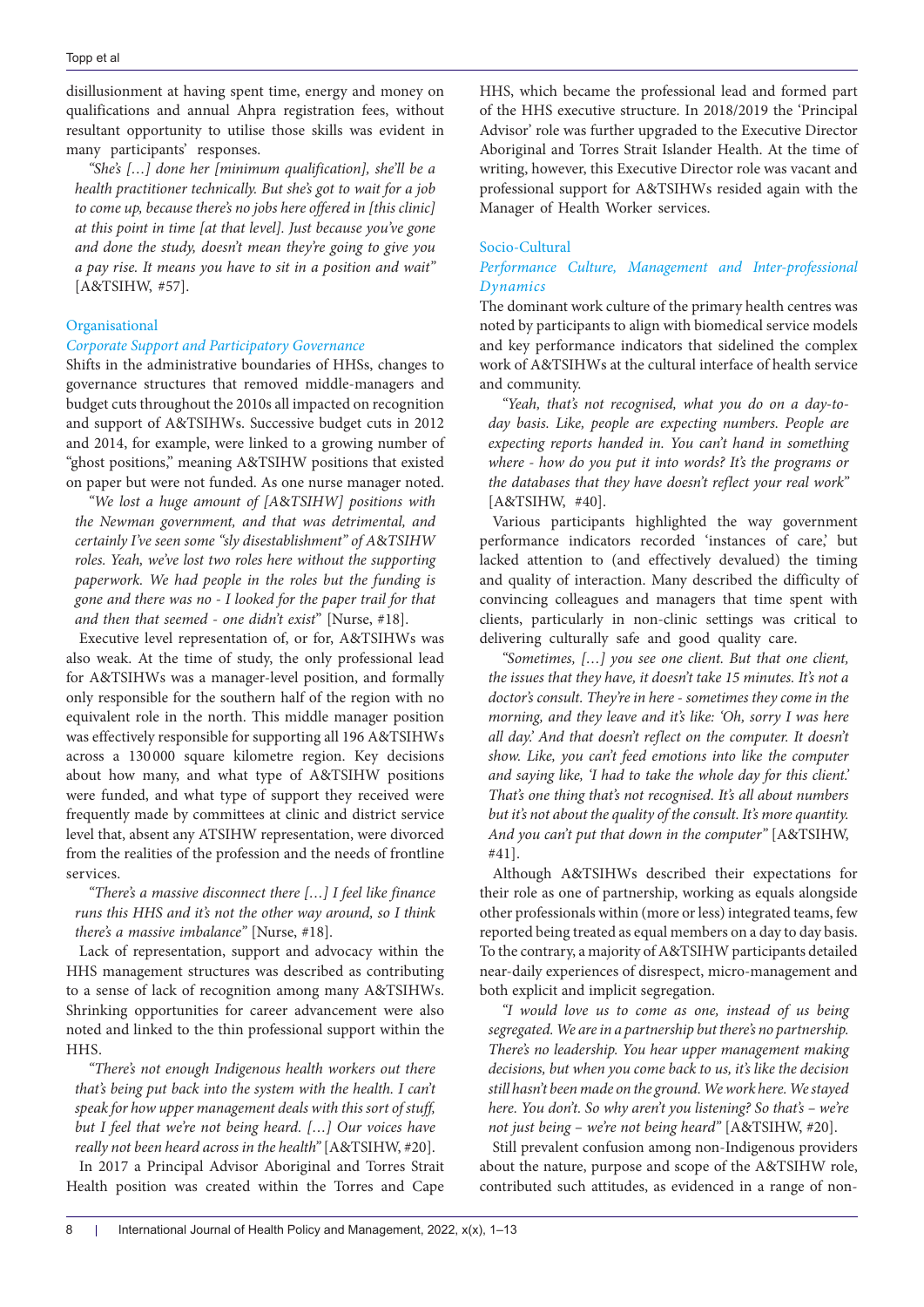Indigenous professionals' descriptions:

*"The role descriptions are quite ambiguous. And I mean you can say that too about a nursing role. But nursing roles have been around for centuries […] So the problem with health workers is: where's the governance?"* [Nurse, #11].

*"I look forward to the health workers having a more defined career structure and more regulated. And it's good for them, and it's good for everyone to understand the role and know what the role can do"* [Medical Officer, #18].

*"I think the thing to really know is the role is different everywhere […] it is not a recognised profession or recognised as a whole because the roles are so different"*  [A&TSIHW, #13].

But an underlying tension between nurses and doctors whose professional roles were defined in terms of their health function and A&TSIHWs whose role required the bridging of biomedical and Indigenous world views and knowledge systems was also a factor. Described as task-oriented, clinicbased, and steeped in a biomedical hierarchy, nursing culture in particular was identified by A&TSIHWs and even some nurse-qualified participants as clashing with the Indigenous Ways of Being, Knowing and Doing that shaped A&TSIHWs' practice.

*"I think that nursing has a tendency to take over services, that we - yeah, we do, we just - I think that we disempower [A&TSIHWs] in a lot of ways and you certainly see that in some places […] they'll come in and kind of take over and do everything"* [Nurse, #18]

*"That's the thing with RNs when they come out, they don't listen. As if: 'oh I'm the boss here and I do this because I've got a higher degree.' And that's what I told him. I said: "But culturally you don't. Culturally I have a higher degree"*  [A&TSIHW, #38].

Many A&TSIHWs described the fatigue they experienced when they had to re-orient, reassure and learn how to work with incoming non-Indigenous clinical health professionals on a regular basis.

*"We've been here for how long? We're part of the furniture sort of stuff, but then A&TSIHWs remains a stable work force within each remote clinic and community. Whereas nurses come, nurses go. Doctors come, doctors go. You know, and then at the end of the day the community suffers because it takes a long time to build up that rapport with community and then they go and leave, you know what I mean? It's just a vicious circle for that"* [A&TSIHW, #4].

The knowledge, attitudes and capacity of clinic managers were described as a key factor in the management of interprofessional tensions. Fewer concerns regarding interprofessional conflict were raised among participants in the Torres Strait and Northern Peninsula Area where a home grown model of primary healthcare enabled A&TSIHWs to be appointed to clinic manager roles. In health facilities further south, by contrast, most facility managers were nurses. While several A&TSIHWs described productive and strong relationships with these managers, many more described experiences of bullying and exclusion . Examples included the regulation and monitoring of sign in sheets, including for tea and cigarette breaks as a time management mechanism; being told to curtail community outreach activities that were not 'core' to the funded role; and clinic-wide decisions about service delivery or clinic structure that were not communicated to A&TSIHW team members, resulting in misunderstandings with clients and other community members and loss of face.

## *Identity, Trust and Obligations in the Community*

Understanding how to balance cultural protocols with health-professional responsibilities was described as a central but challenging part of the A&TSIWH role. It was perceived as something that developed with age, experience and mentorship, rather than being innate or the product of pre-service qualifications. Critical skills included understanding local cultural protocol; managing cultural and social sensitivities around family contact; knowledge of cultural protocol regarding who could and could not see each other and under what circumstances; and how to manage community members' feelings of shame and concerns regarding confidentiality for different types of health issues. As one participant noted:

*"It's not something you pick up in a textbook and read"*  [A&TSIHW, #45].

Without exception, A&TSIHW participants described mentorship by seniors as critical to their development and success. For those working in their own community, personal and professional challenges arose in relation to the high level of community embeddedness and the impossibility of disengaging from community or family politics. For many, complicated caring responsibilities for immediate and extended family was an ever-present reality. And despite limitations to their formal scope of practice, community members often held wide-ranging expectations of A&TSIHWs, from on-call transport to provision of clinical care. Mentorship around how to manage those expectations and still achieve the profession's goals was essential, as one participant observed:

*"I will say the old ones, you can't beat the old ones. They just knew how to 'get there' with the people"* [A&TSIHW, #60].

For those who were working outside their community, however, different challenge arose, including the need to build rapport and trust with local clients. While most participants agreed that this could be done, and that being Aboriginal and/ or Torres Strait Islander was an important prerequisite, it still took time and investment to understand the nuances of the local culture. In such circumstances access to mentoring was particularly important.

*"Ever since I've been to the community I've had good support, yeah. But, slowly, slowly. It's not like when I first started, there was nothing. I know these people, but they didn't engage with me, sort of thing, so it took me, like, nearly one and a half years, three years till now"* [A&TSIHW, #50].

*"I'm talking about this old healer […] He introduced the culture to me, and every time I needed some cultural advice I'd give him a call and I'd tell him, 'Listen, this old fella needs to talk about this and that, how do I go about it?' […] So he was like my cultural mentor here"* [A&TSIHW, #2].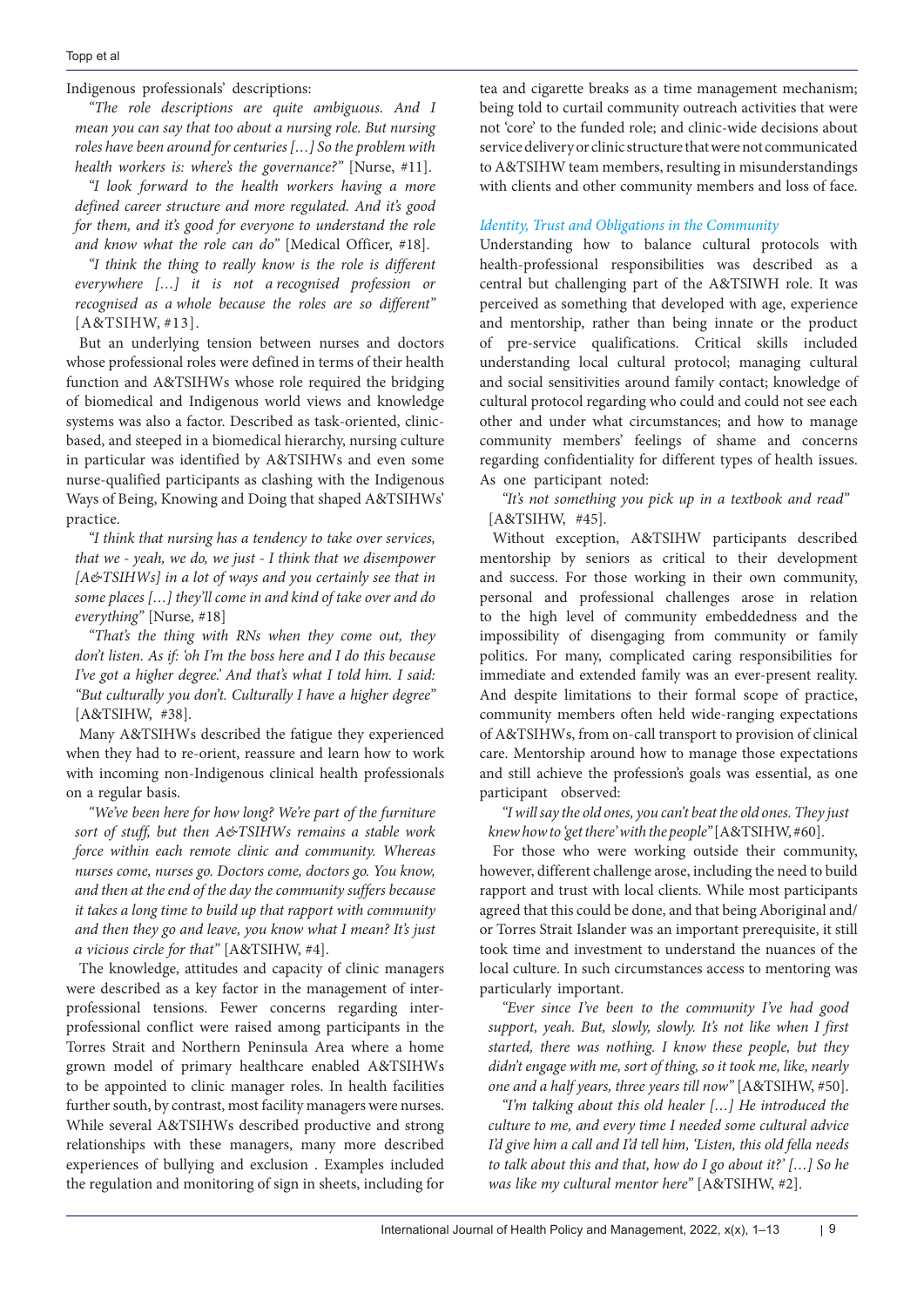Yet mentorship by senior A&TSIHWs on how to manage this 'interface' between health service and community expectations was difficult to secure. Participants described how as the numbers of A&TSIHWs declined, and older A&TSIHWs retired, the opportunities for new and stilldeveloping recruits to be mentored into these important skills were increasingly limited. In situations where a senior A&TSIHW was not present, finding a cultural mentor was up to the individual, with no formal arrangements in place.

#### *Stress and Burnout*

Lack of access to mentorship combined with weak professional recognition, workplace bullying, and inability to engage in the work they saw as most important were all factors contributing to the cumulative stress evident in participants' accounts.

*"They're never off work […] they're always under the eyes of the community. So they go under a lot of stress. The nurses, they can come out, fly out, and come for professional development, stuff like that. But the [A*&*TSIHWs], they can't […]"* [Nurse, #39].

*"Oh God how am I going to fit this into words? […] The[y] can say they know what we're doing, but they're not here to see […] the frustration and the stress and the depression"*  [A&TSIHW, #38].

Participants also noted the absence of any support for A&TSIHWs to manage and mitigate (anticipatable) psychosocial stressors linked to a role which requires them to continuously bridge community, cultural and professional domains.

*"They don't get no sort of support there. No relief workers or anything […]. I think some actually have left because they're just too tired and they got eventually then burnt out. Nobody help them"* [A&TSIHW, #58].

For many participants this stress was factor in difficulties retaining individuals in the A&TSIHW role.

*"People get tired. They get tired, after tiredness comes frustration, after frustration comes anger, and then [they say]: 'I'm going mate'"* [A&TSIHW, #57].

#### **Discussion**

*"It is not enough to do the organisational minimum in meeting legal obligations on racial equality, a maximalist approach requires strong leadership and a commitment to institutional transformation*" (p. xiv).<sup>53</sup>

This study set out to answer whether and how governance of A&TSIHWs supports their participation in the Queensland health workforce.<sup>17,34</sup> Drawing on the accounts of 82 health professionals including 51 current or former A&TSIHWs in the northern most health district in Queensland, the study explored the governance of A&TSIHW role at the regulatory, organisation and socio-cultural levels of the health system. Across all levels findings point to a continued gap between the rhetoric and reality of governance for A&TSIHWs, noted by Indigenous researchers at least three decades ago,<sup>5</sup> with race and racism at its core. At the regulatory level, racism is apparent in the inequitable remuneration and incentives that position A&TSIHWs as 'lesser' members of

the workforce than their nursing, medical or allied health counterparts. Limited leadership for, or of A&TSIHW, at the HHS and facility-level underpin a lack of meaningful workforce integration or professional development that leaves A&TSIHWs sidelined from planning and implementation of key tasks. Overwhelmingly, A&TSIHWs in this study reported experiencing a lack of recognition, emblematic of system of governance that privileges and protects non-Indigenous providers and their worldview.

An understanding of governance as a distributed function, negotiated across levels of the health system helps to explore the way formal and informal rules in different domains of the health system still constrain A&TSIHWs' opportunity and autonomy to carry out the role as intended. Bringing a critical race lens to bear further deepens understanding of the way mechanisms of governance are shaped by the 'white possession' characteristic of the health system. Findings showed the reality of governance for A&TSIHWs in this setting as one in which racism is built into, and amplified by, both the formal and informal rules. Racially discriminatory structures such as the (previous but long-standing) relegation of A&TSIHW to the operational career stream are reflected in rules and managerial practices at the HHS-level where there remain limited opportunities to represent or advocate for the needs of the role. These structural and organisational forms of exclusion interact with and help perpetuate workplace norms dismissive of non-biomedical knowledge and expertise, and are implicitly permissive of disrespect and abuse of A&TSIHWs by non-Indigenous professionals.<sup>54</sup> While not always explicitly described as such, the consistency and repeated nature of A&TSIHWs' experiences of disrespect and exclusion, speak to long-standing racist norms documented since the 1990s, although certainly occurring far earlier.<sup>5,55-58</sup>

While theories of good governance stipulate the importance of clear leadership and management, and mechanisms that enable participation and feedback, $2$  critical race scholarship draws attention to the way race can structure a system such that 'owners' utilise leadership and management structures to protect certain groups while systematically excluding others. Moreton-Robinsone observes of the "*pervasiveness of [Australia's] white possessiveness [that it] functions through social institutions such as the workplace, operating in everyday intersubjective relationships between Indigenous and white subjects [such that] [t]he right to be here and the sense of belonging it creates are reinforced institutionally, and socially"*   $(p. 82).<sup>23</sup>$  Such ownership was illustrated in the declarations of *non*-Indigenous providers' in this study who, while acknowledging limited understanding of the full purpose or scope of the A&TSIHW role, were critical of what they felt was its ill-defined nature, and a need for stronger clinical governance and performance accountability. Entitled by a strong sense of belonging within a system that protected their professional and cultural identity, few of these non-Indigenous participants reflected on the tension between their lack of understanding of the role, and their quick prescriptions for how to improve it. Reports of the limited participation of A&TSIHWs that, in part, catalysed this study are thus not a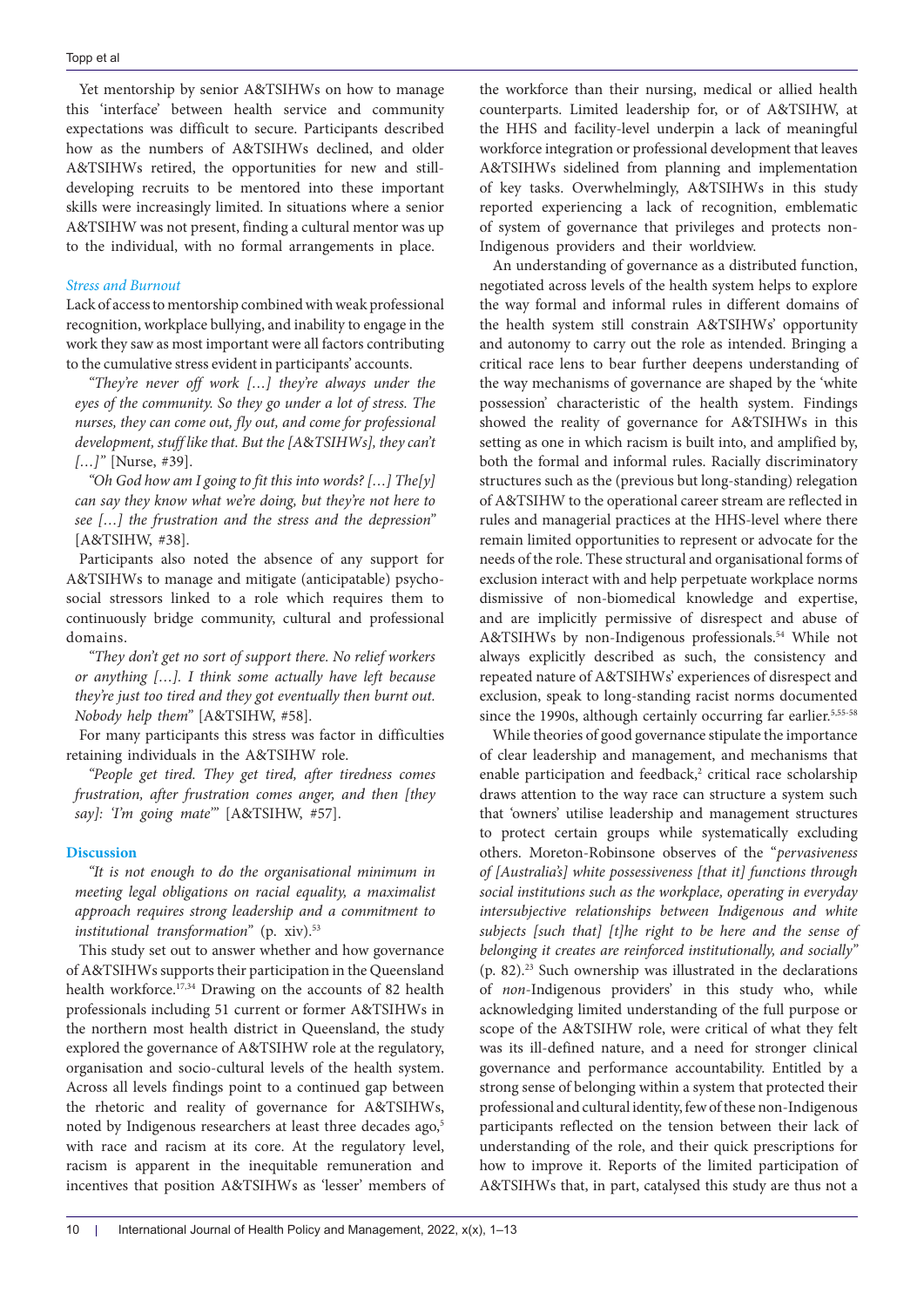product of value-neutral policies and processes, but rather a system structured by race to produce "*a powerful form of social stratification and means of differentially allocating power, resources and opportunities – advantaging and privileging those considered superior and disadvantaging and excluding those considered inferior*."59,60

Previous studies have highlighted that the A&TSIHW role is highly beneficial to supporting healthcare accessibility for Aboriginal and Torres Strait Islander clients.<sup>61,62</sup> But rapid turnover and burn out in this cadre<sup>4,63,64</sup> inhibit their ability to provide such support and are costly to both the health system and the communities they serve.<sup>64</sup> Our findings re-emphasise the importance of policy and planning actions (such as those outlined in the Cultural Safety Framework: National Aboriginal and Torres Strait Islander Health Workers and Practitioners Association<sup>65</sup> and the Indigenous Allied Health Association Cultural Responsiveness Framework<sup>66</sup>) that commit health system leaders to genuine cultural responsivity through governance strategies that actively *dis-embed* 'white ownership' and the resultant racism that marks its function. Yet such true transformation is both difficult and rare.

The late 2021 publication of a Queensland Health Equity Framework $67$  and associated revision of Hospital and Health Boards Act<sup>68</sup> that aims to 'actively eliminate racial discrimination and institutional racism' within the Queensland health system, speaks to some recognition of the imperative to reform. It lists actions including identifying and addressing racist policies and regulations; introducing a zero-tolerance workplace culture to address racism; and increased representation of Aboriginal and Torres Strait Islander peoples in leadership at all workforce levels. However the broader context in which these efforts occur remains profoundly structured by the power of white possession; and true transformation of the type that delegitimises both explicit *and* implicit racial hierarchies requires changing the informal as well as formal rules. This will require significant hard work on the part of non-Indigenous leaders and health professionals who benefit, whether knowingly or not, from the present system. Acknowledgement of their role in co-creating the current work culture; willingness to build knowledge and respect of diverse medical and cultural knowledges<sup>7,69,70</sup> and critical self-reflection well beyond what individually performed one-off cultural awareness courses can provide are all needed.58,71-73 Meanwhile, ongoing resistance to the structural violence required of, and demonstrated by A&TSIHWs in this study, and others,<sup>5,74,75</sup> signals the scale of the challenge likely to be faced to enact such transformation.

Findings from this study relate to A&TSIHWs and other professionals working in a sole HHS in the state of Queensland and the particularities of that setting mean their relevance elsewhere should be interpreted with caution. A further limitation was the small number of Aboriginal and Torres Strait Islander clients or community members able to be interviewed, whose perspectives may have enhanced understanding and interpretation of the socio-cultural domain; this was in part due to careful application of ethical procedures relating to the recruitment of non-health

professionals into the study. Nonetheless we note how the current research builds on and aligns with previous work illustrative of structural and organisational inequities and systemic racism found in primary care services around Queensland and Australia.<sup>25,44,62,76,77</sup>

### **Conclusion**

A large gap exists between the rhetoric and reality of governance for A&TSIHWs in the Queensland health workforce. Critical attention to the role of race and racism in regulatory structures, organisational practice and inter-professional relationships is required to strengthen governance to support A&TSIHWs and to address the deeply rooted barriers that currently prevent full realisation of the role.

### **Acknowledgements**

We thank all study participants but particularly the 51 A&TSIHWs who helped shape this research from inception and without whose contributions and trust this work would not have happened. We thank Venessa Curnow for her support throughout including helping share findings widely within and outside Queensland Health. Alex Edelman provided assistance to this study through the production of several data synthesis reports. SMT would like to acknowledge Marta Schaaf and other colleagues present at the 'Think-in' on Community Health Worker Voice, Power and Citizens' Right to Health workshop (June 2017) co-hosted by the Averting Maternal Death and Disability Program at the Mailman School of Public Health, Columbia University and the Accountability Research Centre at American University, as a catalyst for conversations that led to this study.

#### **Ethical issues**

This study received ethical approval from the Cairns and Hinterland Human Research Ethics Committee (HREC/2018/QCH/45310 – 1290) and James Cook University's HREC (H7687).

#### **Competing interests**

Authors declare that they have no competing interests. JT is employed by Torres and Cape Hospital and Health Service. ST was formerly employed by Torres and Cape Hospital and Health Service. The service played no role in the design, analysis or write up of this work.

#### **Authors' contributions**

Designed the study: SMT, ST. Provided cultural oversight: ST, JT, RC. Conducted interviews: SMT, RC, VG. Participated in analysis: SMT, ST, RC, VG, AY, LE. Wrote first draft of the manuscript; SMT. Provided critical revisions: ST, RC, VG, AY, LE, RC.

#### **Funding**

This research was supported by a Career Development Fellowship (SMT) funded by the National Health and Medical Research Council and Hot North Collaboration, GNT1131932; and in-kind support from the Torres and Cape HHS. SMT holds a NHMRC Investigator Award (2020-24) GNT1173004.

#### **Authors' affiliations**

1 College of Public Health Medical and Veterinary Sciences, James Cook University, Townsville, QLD, Australia. <sup>2</sup>Torres and Cape Hospital and Health Services (TCHSS), Cairns, QLD, Australia. 3 Centre for Primary Health Care & Equity, University of New South Wales, Sydney, NSW, Australia. 4 School of Population Health, UNSW, Sydney, NSW, Australia. <sup>5</sup>School of Social Sciences, UNSW, Sydney, NSW, Australia. <sup>6</sup>School of Public Health and Social Work, Queensland University of Technology (QUT), Brisbane, QLD, Australia. 7 NT Health, Darwin, NT, Australia. <sup>8</sup>Menzies School of Health Research, Darwin, NT, Australia.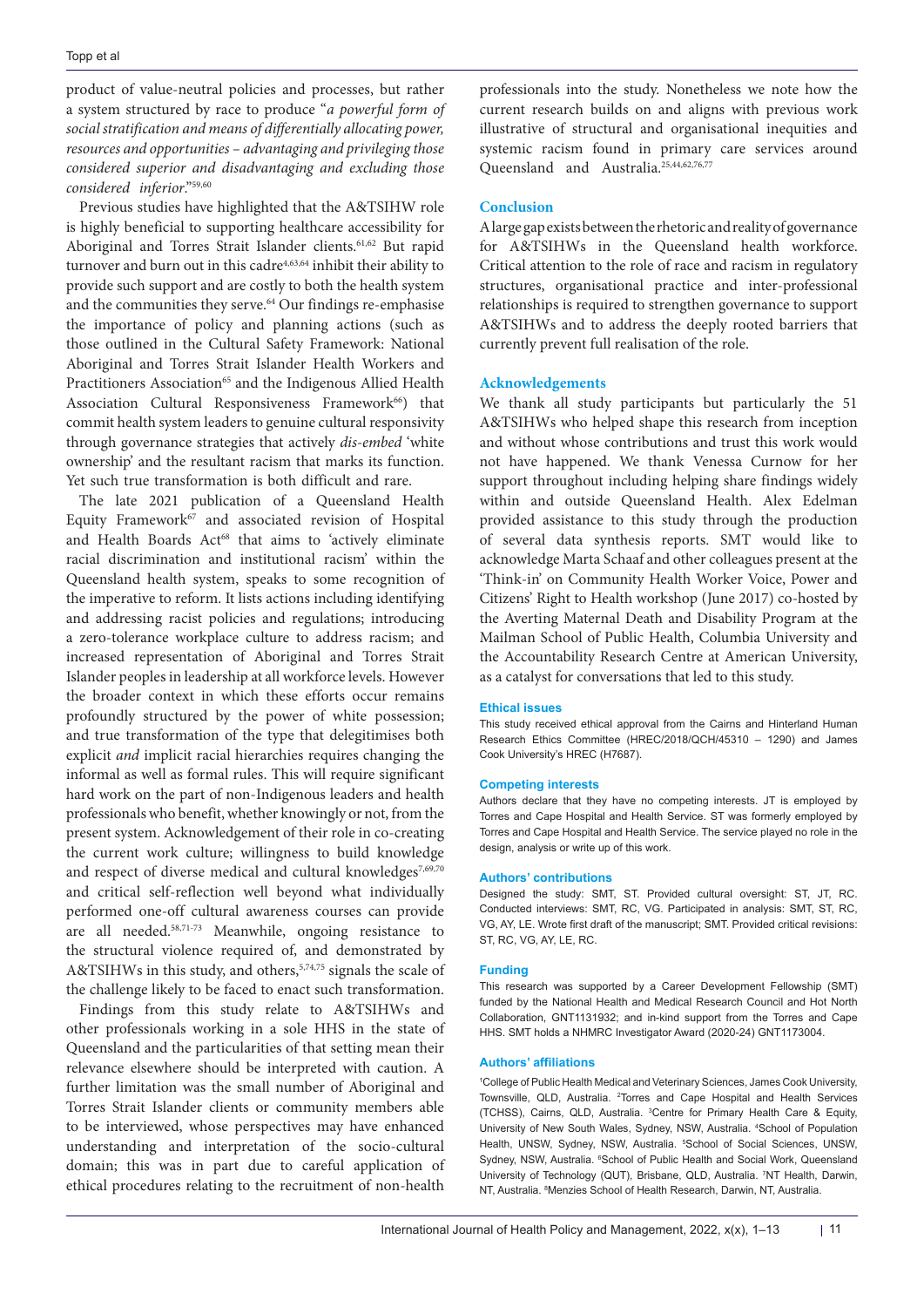#### **References**

- 1. Schaaf M, Warthin C, Freedman L, Topp SM. The community health worker as service extender, cultural broker and social change agent: a critical interpretive synthesis of roles, intent and accountability. *BMJ Glob Health*. 2020;5(6):e002296. doi[:10.1136/bmjgh-2020-002296](https://doi.org/10.1136/bmjgh-2020-002296)
- 2. Schneider H. The governance of national community health worker programmes in low- and middle-income countries: an empirically based framework of governance principles, purposes and tasks. *Int J Health Policy Manag*. 2019;8(1):18-27. doi:[10.15171/ijhpm.2018.92](https://doi.org/10.15171/ijhpm.2018.92)
- 3. Kok MC, Ormel H, Broerse JEW, et al. Optimising the benefits of community health workers' unique position between communities and the health sector: a comparative analysis of factors shaping relationships in four countries. *Glob Public Health*. 2017;12(11):1404-1432. doi[:10.1080/](https://doi.org/10.1080/17441692.2016.1174722) [17441692.2016.1174722](https://doi.org/10.1080/17441692.2016.1174722)
- 4. Topp SM, Edelman A, Taylor S. "We are everything to everyone": a systematic review of factors influencing the accountability relationships of Aboriginal and Torres Strait Islander health workers (AHWs) in the Australian health system. *Int J Equity Health*. 2018;17(1):67. doi:[10.1186/](https://doi.org/10.1186/s12939-018-0779-z) [s12939-018-0779-z](https://doi.org/10.1186/s12939-018-0779-z)
- 5. Tregenza J, Abbott K. *Rhetoric and Reality: Aboriginal Health Worker Roles in Central Australia*. Alice Springs: Central Australian Aboriginal Congress; 1995.
- 6. McDermott RA, Schmidt B, Preece C, et al. Community health workers improve diabetes care in remote Australian Indigenous communities: results of a pragmatic cluster randomized controlled trial. *BMC Health Serv Res*. 2015;15:68. doi:[10.1186/s12913-015-0695-5](https://doi.org/10.1186/s12913-015-0695-5)
- 7. Topp SM, Tully J, Cummins R, et al. Unique knowledge, unique skills, unique role: Aboriginal and Torres Strait Islander health workers in Queensland, Australia. *BMJ Glob Health*. 2021;6(7):e006028. doi[:10.1136/bmjgh-2021-006028](https://doi.org/10.1136/bmjgh-2021-006028)
- 8. Davidson PM, Digiacomo M, Abbott P, et al. A partnership model in the development and implementation of a collaborative, cardiovascular education program for Aboriginal Health Workers. *Aust Health Rev*. 2008; 32(1):139-146. doi[:10.1071/ah080139](https://doi.org/10.1071/ah080139)
- 9. Abbott K, Beck T, Cutter T, Nelson H, Armstrong M. Aboriginal community health workers: our screening program. *Aborig Isl Health Work J*. 1979;3(3):24-28.
- 10. Jones J, Buzzacott T, Briscoe G, Murray R, Murray R. *Beyond Sandy Blight*. Australian Institute of Aboriginal and Torres Strait Islander Studies; 2008.
- 11. Weston A. Development of an online yarning place for Indigenous health workers. *Aborig Isl Health Work J*. 2011;35(5):5-6.
- 12. Wilson RD, Wilkie M. *Bringing Them Home: Report of the National Inquiry into the Separation of Aboriginal and Torres Strait Islander Children from Their Families*. Canberra: Australian Human Rights Commission; 1997.
- 13. Wilson TJ, Link-Up NSW. *In the Best Interest of the Child? Stolen Children: Aboriginal Pain, White Shame*. Canberra, Australia: Aboriginal History Incorporated; 1997.
- 14. Waterworth P, Pescud M, Braham R, Dimmock J, Rosenberg M. Factors influencing the health behaviour of Indigenous Australians: perspectives from support people. *PLoS One*. 2015;10(11):e0142323. doi[:10.1371/](https://doi.org/10.1371/journal.pone.0142323) [journal.pone.0142323](https://doi.org/10.1371/journal.pone.0142323)
- 15. Yashadhana A, Fields T, Blitner G, Stanley R, Zwi AB. Trust, culture and communication: determinants of eye health and care among Indigenous people with diabetes in Australia. *BMJ Glob Health*. 2020;5(1):e001999. doi:[10.1136/bmjgh-2019-001999](https://doi.org/10.1136/bmjgh-2019-001999)
- 16. The Lancet. Closing the gap for Aboriginal health. *Lancet*. 2019; 393(10173):718. doi:[10.1016/s0140-6736\(19\)30405-2](https://doi.org/10.1016/s0140-6736(19)30405-2)
- 17. Queensland Productivity Commission. FINAL REPORT Service Delivery in Remote and Discrete Aboriginal and Torres Strait Islander Communities: Final Report. Brisbane: Queensland Productivity Commission; 2017. [https://qpc.blob.core.windows.net/wordpress/2018/06/Summary-Report-](https://qpc.blob.core.windows.net/wordpress/2018/06/Summary-Report-Service-Delivery-Final-Report.pdf;2017)[Service-Delivery-Final-Report.pdf;2017.](https://qpc.blob.core.windows.net/wordpress/2018/06/Summary-Report-Service-Delivery-Final-Report.pdf;2017)
- 18. Ward R, Gorman D. Racism, discrimination and health services to aboriginal people in South West Queensland. *Aborig Isl Health Work J*. 2010;34(6):3-5.
- 19. Hall S. *Race: The Floating Signifier*. Northampton, MA: Media Education Foundation; 1996.
- 20. Fanon F. *Black Skin, White Masks*. New York, NY: Grove Press; 1967.
- 21. Garner S. Chapter 1: the idea of 'race' and the practice of racisms. In: Garner S, ed. *Racisms: An Introduction*. 2nd Ed. UK: SAGE Publications; 2017.
- 22. Leonardo Z. The souls of white folk: critical pedagogy, whiteness studies, and globalization discourse. *Race Ethn Educ*. 2002;5(1):29-50. doi[:10.1080/13613320120117180](https://doi.org/10.1080/13613320120117180)
- 23. Moreton-Robinson A. Witnessing the workings of white possession in the workplace: leesa's testimony. *Aust Fem Law J*. 2007;26(1):81-93. doi[:10.](https://doi.org/10.1080/13200968.2007.10854379) [1080/13200968.2007.10854379](https://doi.org/10.1080/13200968.2007.10854379)
- 24. Bond C. Talkin' down to the Black woman. *Aust Fem Law J*. 2019;45(2):185- 189. doi[:10.1080/13200968.2020.1837536](https://doi.org/10.1080/13200968.2020.1837536)
- 25. Bond C, Brough M, Willis J, et al. Beyond the pipeline: a critique of the discourse surrounding the development of an Indigenous primary healthcare workforce in Australia. *Aust J Prim Health*. 2019;25(5):389- 394. doi[:10.1071/py19044](https://doi.org/10.1071/py19044)
- 26. Howard D. Supporting your Aboriginal colleagues. *Aborig Isl Health Work J*. 2011;35(5):7.
- 27. Trueman SW, Mills J, Usher K. Racism in contemporary Australian nursing. *Aborig Isl Health Work J*. 2011;35(5):19-22.
- 28. Biggs A, Cook L. *Health in Australia: A Quick Guide*. Canberra: Department of Parliamentary Services; 2018.
- 29. Department of Aboriginal and Torres Strait Islander Partnerships (DATSIP). *Moving Ahead: A Strategic Approach to Increasing the Participation of Aboriginal People and Torres Strait Islander People in Queensland's Economy 2016-2022*. Brisbane: Queensland Government; 2016. [https://](https://www.datsip.qld.gov.au/resources/datsima/publications/corporate/moving-ahead-strategy.pdf) [www.datsip.qld.gov.au/resources/datsima/publications/corporate/moving](https://www.datsip.qld.gov.au/resources/datsima/publications/corporate/moving-ahead-strategy.pdf)[ahead-strategy.pdf](https://www.datsip.qld.gov.au/resources/datsima/publications/corporate/moving-ahead-strategy.pdf).
- 30. Queensland Health. *Aboriginal and Torres Strait Islander Health Workforce Strategic Framework 2016-2026*. Brisbane: Queensland Government; 2016. [https://www.health.qld.gov.au/\\_\\_data/assets/pdf\\_file/0023/628340/](https://www.health.qld.gov.au/__data/assets/pdf_file/0023/628340/aboriginal-torres-strait-islander-workforce-framework.pdf) [aboriginal-torres-strait-islander-workforce-framework.pdf.](https://www.health.qld.gov.au/__data/assets/pdf_file/0023/628340/aboriginal-torres-strait-islander-workforce-framework.pdf)
- 31. Queensland Health. *Queensland Health Workforce Diversity and Inclusion Strategy 2017-22*. Brisbane: Queensland Government; 2017. [https://www.health.qld.gov.au/\\_\\_data/assets/pdf\\_file/0033/667167/qh](https://www.health.qld.gov.au/__data/assets/pdf_file/0033/667167/qh-diversity-and-inclusion-strategy.pdf)[diversity-and-inclusion-strategy.pdf](https://www.health.qld.gov.au/__data/assets/pdf_file/0033/667167/qh-diversity-and-inclusion-strategy.pdf).
- 32. Wright A, Briscoe K, Lovett R. A national profile of Aboriginal and Torres Strait Islander health workers, 2006-2016. *Aust N Z J Public Health*. 2019;43(1):24-26. doi[:10.1111/1753-6405.12864](https://doi.org/10.1111/1753-6405.12864)
- 33. National Industry Insights. Aboriginal and Torres Strait Islander Health Workers. [https://nationalindustryinsights.aisc.net.au/industries/health/](https://nationalindustryinsights.aisc.net.au/industries/health/aboriginal-and-torres-strait-islander-health-workers) [aboriginal-and-torres-strait-islander-health-workers](https://nationalindustryinsights.aisc.net.au/industries/health/aboriginal-and-torres-strait-islander-health-workers). 2020. Accessed May 26, 2020. Published
- 34. Workforce Strategy Branch, Queensland Health. Aboriginal and Torres Strait Islander Health Worker Career Structure Review - Final Report July 2019. Brisbane: Queensland Government; 2019. [https://www.](https://www.together.org.au/files/2415/6887/4935/ATSIHWCS-Review-Final-Report-July-2019-1.pdf) [together.org.au/files/2415/6887/4935/ATSIHWCS-Review-Final-Report-](https://www.together.org.au/files/2415/6887/4935/ATSIHWCS-Review-Final-Report-July-2019-1.pdf)[July-2019-1.pdf](https://www.together.org.au/files/2415/6887/4935/ATSIHWCS-Review-Final-Report-July-2019-1.pdf).
- 35. Bhaskar R. *The Possibility of Naturalism: A Philosophical Critique of the Contemporary Human Sciences*. New York: Routledge; 2014.
- 36. Abimbola S, Negin J, Jan S, Martiniuk A. Towards people-centred health systems: a multi-level framework for analysing primary health care governance in low- and middle-income countries. *Health Policy Plan*. 2014;29 Suppl 2:ii29-39. doi[:10.1093/heapol/czu069](https://doi.org/10.1093/heapol/czu069)
- 37. Queensland Government. Torres and Cape Hospital and Health Service. [https://www.health.qld.gov.au/torres-cape.](https://www.health.qld.gov.au/torres-cape) Accessed August 27, 2021.
- 38. Personal Communication. *Manager Health Worker Services, Torres and Cape Hospital and Health Service*. Cairns, Queensland; 2019.
- 39. Helbig K, Miles J. *Queensland Health to Axe More Than 2700 Jobs as Part of Campbell Newman Cost-Cutting*. The West Australian; 2012.
- 40. Schmidt B, Mills P. *Review of Torres Model of Care: Torres and NPA District Health Service, 2012*. Cairns, Australia; 2012.
- 41. Rigney LI. Internationalization of an Indigenous anticolonial cultural critique of research methodologies: a guide to Indigenist research methodology and its principles. *Wicazo Sa Rev*. 1999;14(2):109-121. doi:[10.2307/1409555](https://doi.org/10.2307/1409555)
- 42. Martin K, Mirraboopa B. Ways of knowing, being and doing: a theoretical framework and methods for Indigenous and Indigenist research. *J Aust Stud*. 2003;27(76):203-214. doi[:10.1080/14443050309387838](https://doi.org/10.1080/14443050309387838)
- 43. Askew DA, Togni SJ, Schluter PJ, et al. Investigating the feasibility, acceptability and appropriateness of outreach case management in an urban Aboriginal and Torres Strait Islander primary health care service: a mixed methods exploratory study. *BMC Health Serv Res*. 2016;16:178. doi:[10.1186/s12913-016-1428-0](https://doi.org/10.1186/s12913-016-1428-0)
- 44. Bainbridge R, McCalman J, Tsey K. Improving Indigenous Australian governance: the how and what of capacity strengthening. In: 11th